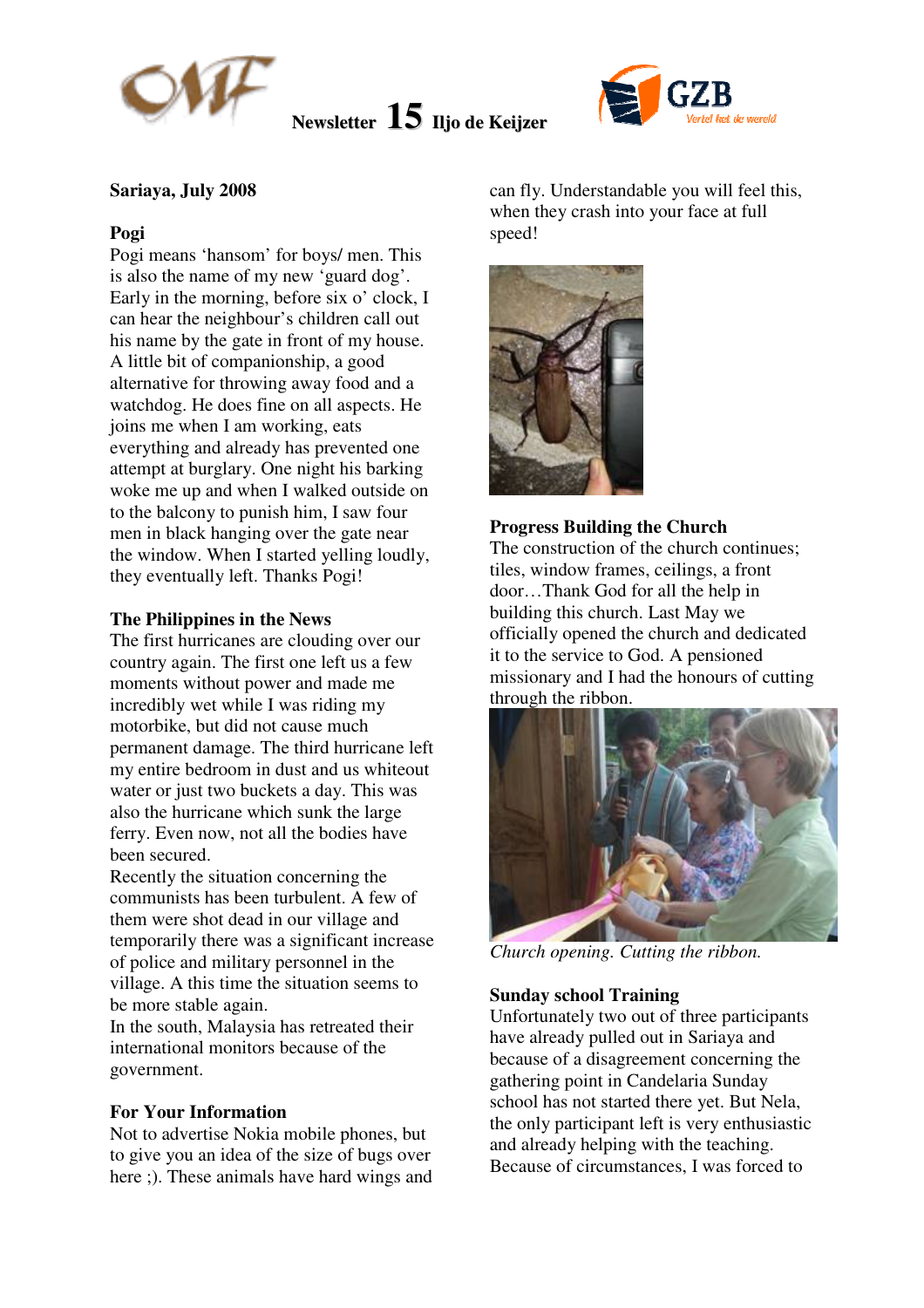

# **Newsletter 15 Iljo de Keijzer**



give Sunday school classes three times in a row this month. This way, I was able to show her step by step how to prepare and execute classes. It is very likely that we will have another trainee for the younger age group, joining us soon. The trainee is Chen, a board student living in a neighbouring village. She converted to the faith through our student work. Now, whenever she comes home at weekends, she often visits our congregation and is interested in helping us. She studies to become an English teacher at secondary school. Her budget is about 0.80 Euro cents a day; even in the Philippines this doesn't allow you to buy very much. When she finally found a job on the side, her boss suddenly decided he didn't need any help any more. Nevertheless, it is nice to see how in her young life as a Christian she trusts in God and sees Gods work in her life and giving her everything she really needs. In the mean time, we have started a personal bible study group with her mother and grandmother which take place at home. Last week, her mother visited church for the very first time. It is Chen's wish that her mother and the rest of her family will convert to the Christian faith.

# **Singing Guidance**

The effect of our time spent together in training is already noticeable. Songs are chosen much more well considered, are in keeping with the preaching and are more focused on God. It is wonderful to see this effect on the work and to notice how it builds our congregation even more. Last week we had another meeting with the whole team. People are really enthusiastic about the difference the training has made during the service. Now, there is much more continuity between the different parts of the service and there is a visible effect on the people. At this time, they want to train also others in leading the singing or other parts of the service. This way, other

people will get more involved with the service and will experience the wonderful feeling of being used by God and in building the congregation.

# **Birthday**

In a few days I will celebrate my birthday here in the Philippines again already. The mail delivery man already knows of my birthday. For weeks, birthday mail has been delivered to me. For every card that has been delivered I have to sign my signature. This way the delivery man can prove to his boss he has actually delivered the mail! Nevertheless, my stairwell is nicely getting covered with cards. This year my birthday is very significant. As it happens, this year, I'm 'disappearing from the calendar'. The calendar only goes to 31, so if anyone gets older than 31 he or she 'disappears from the calendar'. Fortunately, I still fit on the thermometer and if I don't fit on the thermometer anymore, there is still hope for the bingocard witch goes to 75! Consequently, there are four phases in life of a Filipino: calendar, thermometer, bingo card and above. Although, there are not many people here in the Philippines witch reach this age group :-(.

#### **Mum and Dad Visiting Again**



*Posing with a proud karabaw!*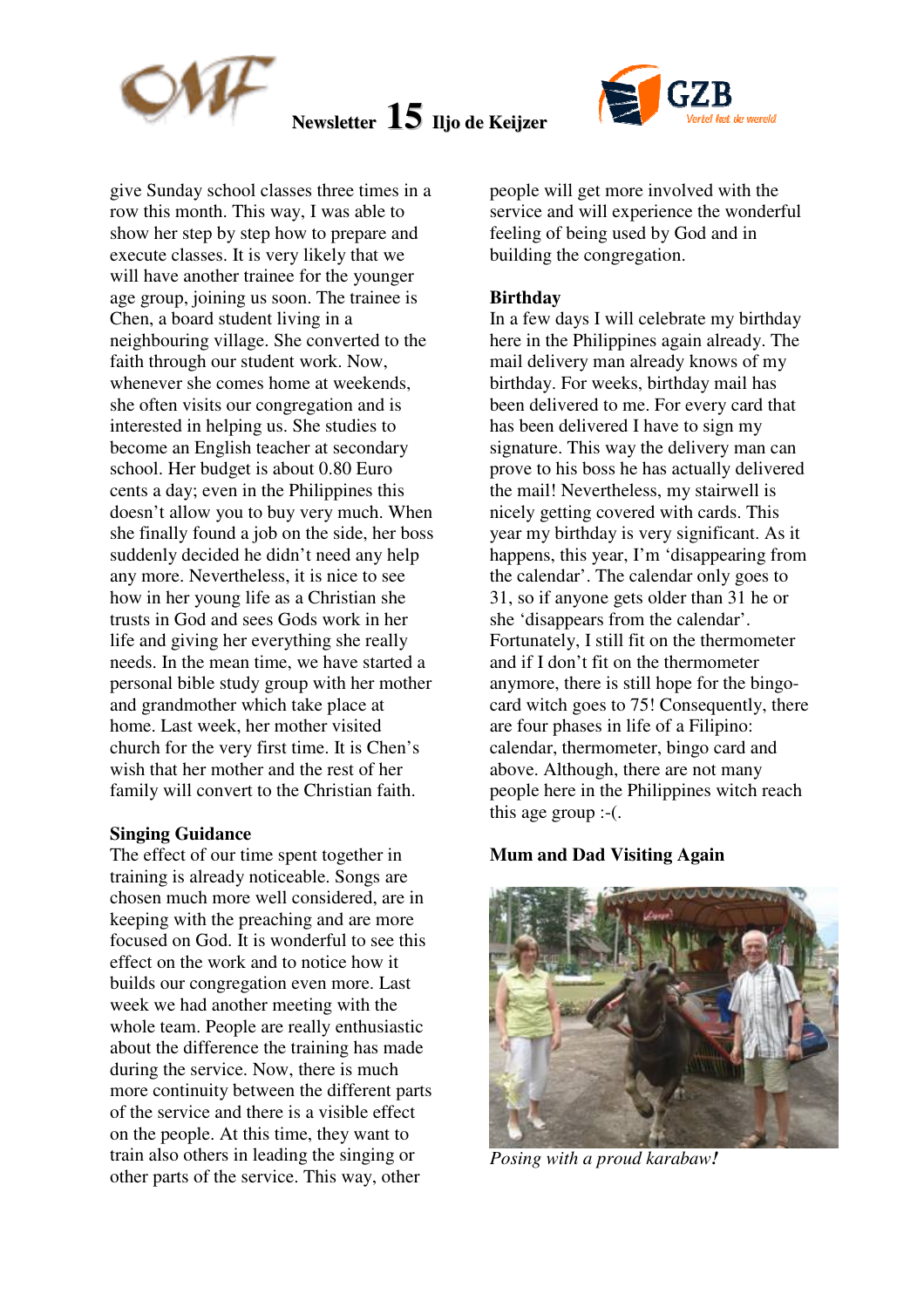

**Newsletter 15 Iljo de Keijzer**



Long live spring break! It was very nice having mum and dad here for a while and it proved to be quite different out in the provinces; only two hours a day water, showering by splashing a saucepan filled with water over you, flushing the toilet with that same saucepan, etc... The fence outside has been made, spiced gingerbread is in the freezer and mum celebrated her birthday here in Filipino style. We even climbed an active volcano.

## **More Dutch Visitors…**

Willem van Dis, general manager of OMF Nederland came to visit and was even asked to speak at the student centre while he was visiting. Wonderful to be able to talk Dutch again and show him my work and colleagues.

# **ACTS Mobile Bible School**

Last May was the first time for me to teach at the mobile bible school. To cover the bible books Ezra, Nehemia and Esther in one day was quite an new challenge. This way, I was able to directly implement on the preparation, the things we had learnt in the 'training for trainers'. After speaking a few hours Tagalog, I grew afraid of starting to make too many mistakes speaking the language, but fortunately this turned out to be not so bad. Also, the students helped me with the pronunciation of more complicated names like 'Haring Nobokodonosor'( King Nebukadnezar). Two students have not yet turned in their assignments, but all the others have passed this course satisfactory. Let's move on to the next time!

# **Christening**

Last April we had our second christening. In the Philippines adults are being baptised rather than babies. Six people gave testimony of the changes in their lives after they got to know Jesus Christ as their Saviour. A very special happening.



*First christening in our new church.* 

Last week six other people from our sister congregation in Candelaria were christened in our church. This was the first time since the work has started in Candelaria. One woman couldn't make it to the christening because her husband had collided with a motorbike with two people on it. Over here in the Philippines you are responsible for hospital costs and repairing the bike. This was quite a shock for the family, just a week after they had dedicated their son to God and just a few days prior the christening of the husband. Not even a week later, his brother got run over by someone else. Please continue to pray for our safety in traffic?

# **Equipping Ministry Council**

The preparations for the conference for everyone involved with education in the ABCCOP churches, next year in May, are going full ahead. Our biggest problem at this moment is to find a suitable location. The location we wanted to book was already booked full and we need quite a sizeable location. Past weeks, I have been looking at locations witch are large enough and fit our limited budget. We seem to have found something and hope to book this location definitely next month.